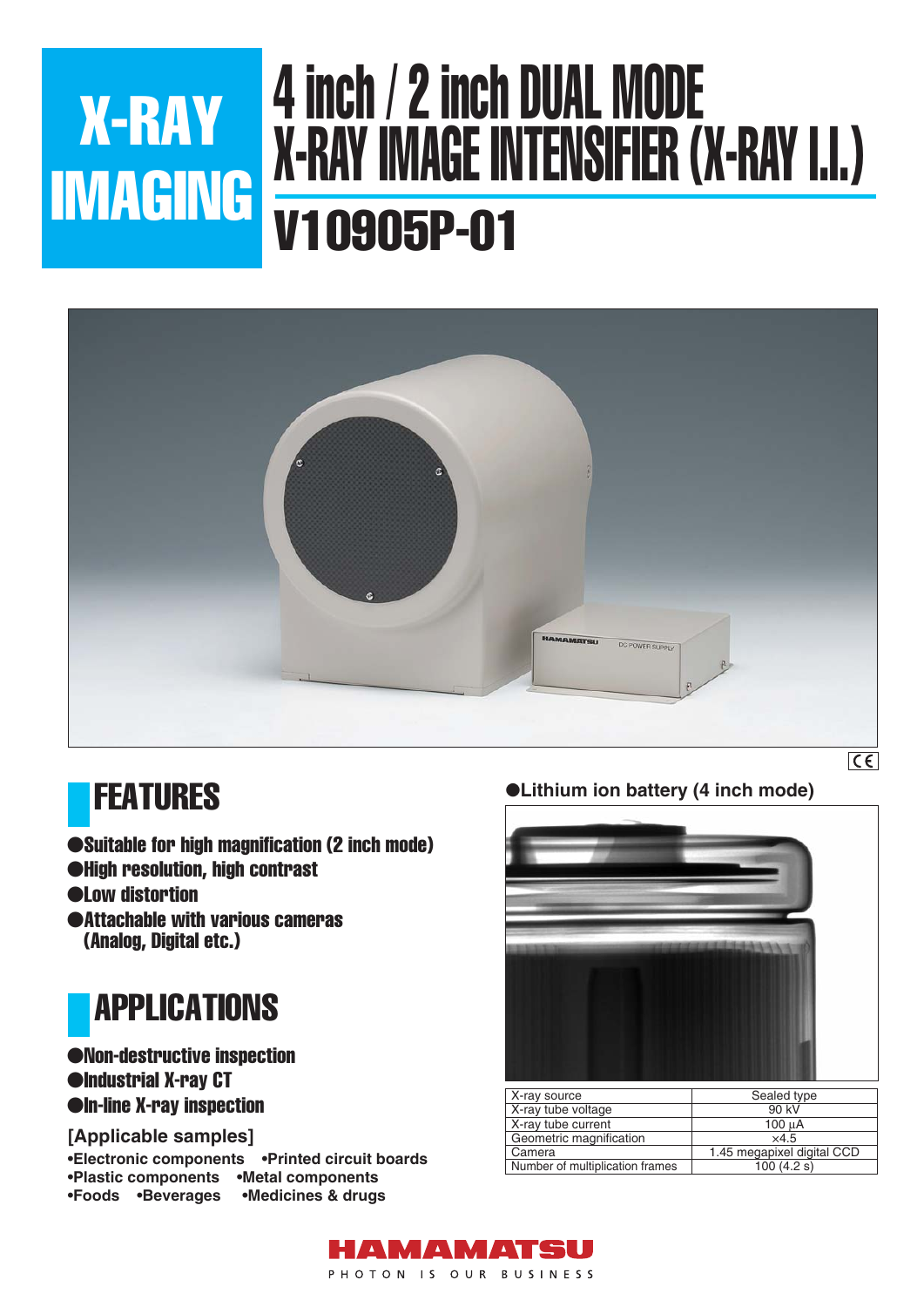# **SPECIFICATIONS**

#### **X-ray I.I.**

| <b>Parameters</b>                    |             | <b>Description / Value</b>   | <b>Unit</b>              |
|--------------------------------------|-------------|------------------------------|--------------------------|
| Input window material (Thickness)    |             | Aluminum (t 0.5 mm)          |                          |
| Input phosphor material              |             | Csl                          |                          |
| Output phosphor material             |             | P43 or equivalent            |                          |
| Input surface field-of-view size     | 4 inch mode | $\phi$ 99                    | mm                       |
|                                      | 2 inch mode | $\phi$ 50                    | mm                       |
| Output image size                    |             | $\phi$ 20                    | mm                       |
| Resolution (on input surface) (Typ.) | 4 inch mode | 100                          | Lp/cm                    |
|                                      | 2 inch mode | 110                          | Lp/cm                    |
| Conversion factor                    |             | 3.4                          | cd/m <sup>2</sup> /µGy/s |
| Shading (Min.)                       |             | 60                           | $\%$                     |
| Contrast ratio                       |             | 14                           |                          |
| Operating ambient temperature        |             | $+10$ to $+40$               | $^{\circ}C$              |
| Storage temperature                  |             | $-10$ to $+45$               | $^{\circ}C$              |
| Operating and storage humidity       |             | Below 85 % (no condensation) |                          |
| Weight                               |             | Approx. 8.0                  | kg                       |

#### **Power supply**

| <b>Parameters</b>   | <b>Description / Value</b> | <b>Unit</b> |
|---------------------|----------------------------|-------------|
| Input voltage (AC)  | 100 to 240                 |             |
| Output voltage (DC) | 24                         |             |
| Power consumption   | 30                         | VA          |
| Weight              | Approx. 0.5                | kq          |

### IMAGING EXAMPLES

#### ●**BGA (4 inch mode)**



#### **(2 inch mode)**



#### ●**LED (2 inch mode)**



#### ●**Bonding wire (2 inch mode)**



| X-ray source                    | Open type                  |
|---------------------------------|----------------------------|
| X-ray tube voltage              | 90 kV                      |
| X-ray tube current              | 19 µA                      |
| Geometric magnification         | $\times$ 50                |
| Camera                          | 1.45 megapixel digital CCD |
| Number of multiplication frames | 100(4.2 s)                 |
|                                 |                            |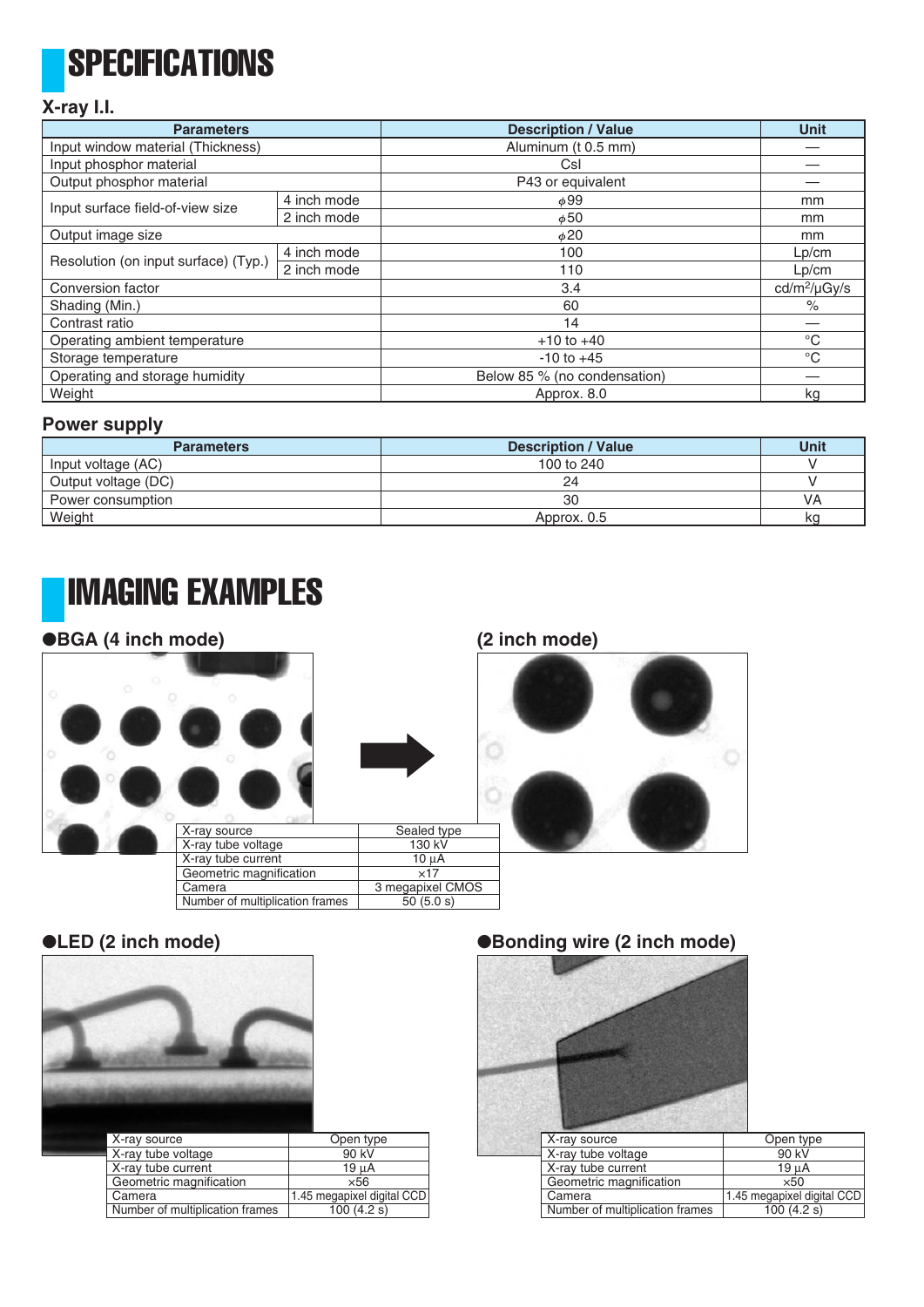### DIMENSIONAL OUTLINES (Unit: mm)

### X-ray I.I.



Power supply



TXPRA0020ED